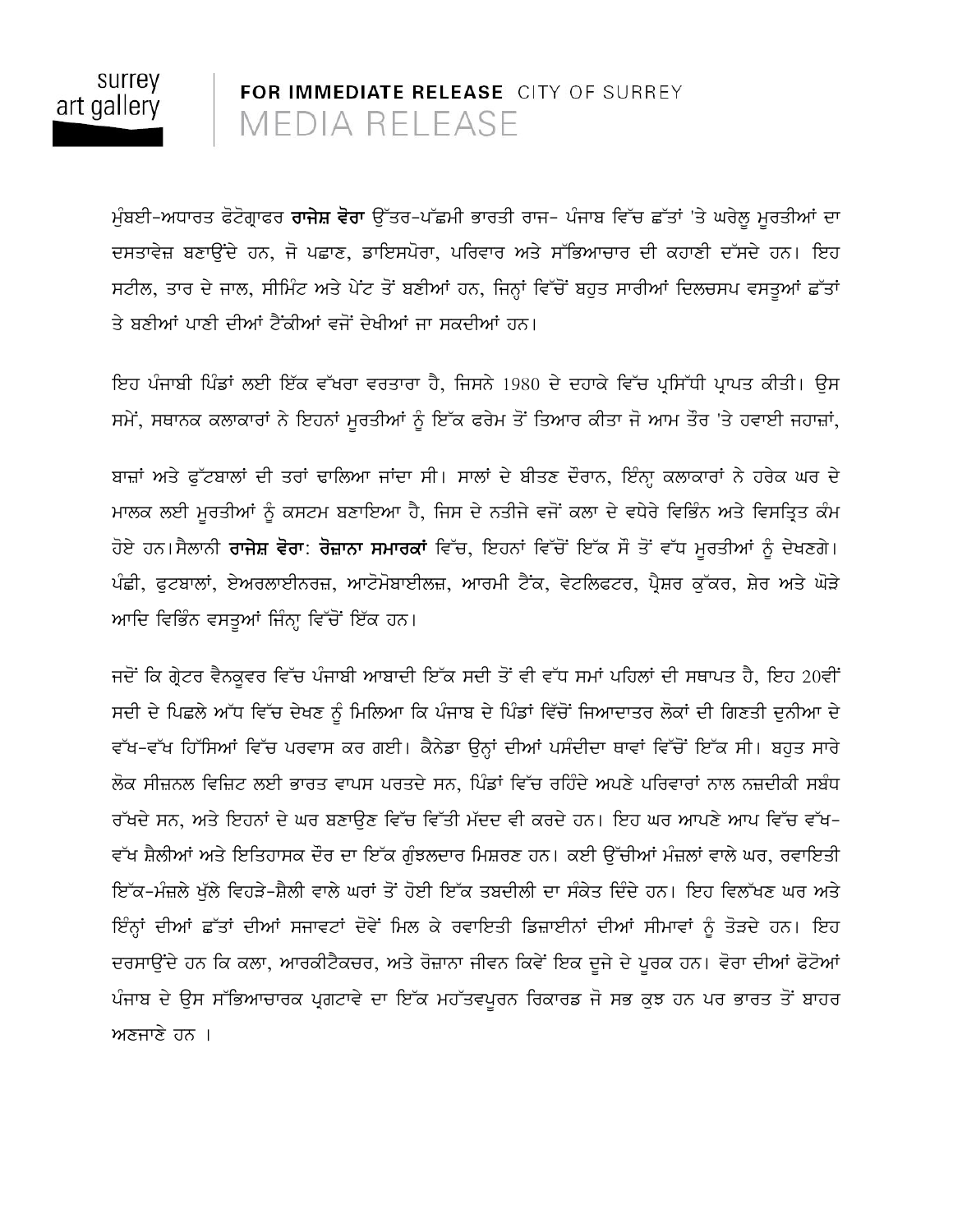ਘਰਾਂ ਦੇ ਉੱਪਰ ਸਥਾਪਿਤ ਮੁਰਤੀਆਂ ਮਾਣ ਦੇ ਪ੍ਰਤੀਕ ਹਨ। ਉਹ ਅਕਸਰ ਨਿੱਜੀ ਅਤੇ ਯਾਦਗਾਰੀ ਪਰਿਵਾਰਕ ਚਿੰਨ੍ਹਾਂ ਨੂੰ ਦਰਸਾਉਂਦੇ ਹਨ। ਉਦਾਹਰਨ ਲਈ: ਜਿਵੇਂ ਕਿ ਮੇਰੇ ਦਾਦਾ ਜੀ ਕੋਲ ਪਿੰਡ ਵਿੱਚ ਪਹਿਲਾ ਟਰੈਕਟਰ ਸੀ; ਮੇਰਾ ਬੇਟਾ ਇੱਕ ਵੇਟਲਿਫਟਰ ਹੈ; ਅਸੀਂ ਆਪਣੇ ਨਵੇਂ ਘਰ ਤੱਕ ਪਹੁੰਚਣ ਲਈ ਏਅਰ ਕੈਨੇਡਾ ਲੈ ਗਏ; ਅਸੀਂ ਮਾਰਤੀ ਕਾਰ ਖਰੀਦੀ; ਮੇਰੇ ਪਿਤਾ ਜੀ ਭਾਰਤੀ ਫੌਜ ਵਿੱਚ ਸਨ। ਇਨ੍ਹਾਂ ਕਿੱਸਿਆਂ ਤੋਂ ਪਤਾ ਲੱਗਦਾ ਹੈ ਕਿ ਇਹ ਘਰੇਲੂ ਮੁਰਤੀਆਂ ਕਲਾਤਮਕ ਜਾਂ ਆਰਕੀਟੈਕਚਰਲ ਵਰਤਾਰੇ ਤੋਂ ਵੱਧ ਹਨ। ਉਹ ਇੱਕ ਡਾਇਸਪੋਰਿਕ ਕਹਾਣੀ ਦੱਸਦੇ ਹਨ ਜਿਸਦੀ ਦੁਨੀਆ ਭਰ ਵਿੱਚ ਗੁੰਜ ਹੈ।

ਇਸ ਪ੍ਰਦਰਸ਼ਨੀ ਦੇ ਕਿਉਰੇਟਰ ਕੀਥ ਵੈਲੇਸ ਨੇ ਨੋਟ ਕੀਤਾ, "ਰਾਜੇਸ਼ ਵੋਰਾ ਨੇ 2014 ਤੋਂ ਲੈ ਕੇ ਹੁਣ ਤੱਕ 150 ਦੇ ਕਰੀਬ ਪੰਜਾਬੀ ਪਿੰਡਾਂ ਦਾ ਦੌਰਾ ਕੀਤਾ ਹੈ। "ਸਰ੍ਹੀ ਬੀ.ਸੀ. ਦੀ ਪੰਜਾਬੀ ਆਬਾਦੀ ਦਾ ਕੇਂਦਰ ਹੋਣ ਦੇ ਨਾਲ, ਸਰ੍ਹੀ ਆਰਟ ਗੈਲਰੀ, ਉਸਦੀਆਂ ਤਸਵੀਰਾਂ ਨੂੰ ਪ੍ਰਦਰਸ਼ਿਤ ਕਰਨ ਲਈ ਇੱਕ ਸੁਭਾਵਿਕ ਸਥਾਨ ਹੈ। "

*ਰਾਜੇਸ਼ ਵੋਰਾ: ਰੋਜ਼ਾਨਾ ਸਮਾਰਕ*, ਕੀਥ ਵੈਲੇਸ ਦੁਆਰਾ ਗੈਸਟ ਤੌਰ ਤੇ ਕਿਉਰੇਟਿਡ ਕੀਤੇ ਗਏ ਹਨ ਅਤੇ ਹੈਂਬਰ ਫਾਉਂਡੇਸ਼ਨ, ਹਰੀ ਸ਼ਰਮਾ ਫਾਉਂਡੇਸ਼ਨ, ਅਤੇ ਜ਼ੇਂਗ ਸ਼ੇਂਗਟੀਅਨ ਆਰਟ ਫਾਉਂਡੇਸ਼ਨ ਦੀ ਵਿੱਤੀ ਸਹਾਇਤਾ ਨਾਲ ਸੰਭਵ ਹੋਏ ਹਨ। ਸਾਉਥ ਏਸ਼ੀਅਨ ਸਟੱਡੀਜ਼ ਇੰਸਟੀਚਿਉਟ ਇਸਦਾ ਇੱਕ ਭਾਈਚਾਰਕ ਭਾਗੀਦਾਰ ਹੈ। ਇਹ ਪ੍ਰਦਰਸ਼ਨੀ, ਕੈਪਚਰ ਫੋਟੋਗ੍ਰਾਫੀ ਫੈਸਟੀਵਲ-2022 ਦੇ ਚੁਣੇ ਗਏ ਪ੍ਰੋਗਰਾਮਾਂ ਦਾ ਹਿੱਸਾ ਹੈ।

ਇਸ ਪ੍ਰਦਰਸ਼ਨੀ ਨਾਲ ਸਬੰਧਤ ਕੀਥ ਵੈਲੇਸ ਦੇ ਨਾਲ ਸਤਵਿੰਦਰ ਬੈਂਸ (ਡਾਇਰੈਕਟਰ, ਸਾਉਥ ਏਸ਼ੀਅਨ ਸਟੱਡੀਜ਼ ਇੰਸਟੀਚਿਊਟ, ਯੂਨੀਵਰਸਿਟੀ ਆਫ ਫਰੇਜ਼ਰ ਵੈਲੀ) ਦੇ ਗੱਲਬਾਤ ਕਰਦਿਆਂ ਹੋਇਆਂ ਦਾ ਇੱਕ ਆਨਲਾਈਨ ਟਰ ਵੀ ਹੈ, ਜੋ 30 ਅਪ੍ਰੈਲ ਨੂੰ ਗੈਲਰੀ ਦੇ ਯੂ-ਟਿਊਬ ਚੈਨਲ 'ਤੇ ਰਿਲੀਜ਼ ਹੋਵੇਗਾ।

## ਰਾਜੇਸ਼ ਵੋਰਾ ਬਾਰੇ:

ਰਾਜੇਸ਼ ਵੋਰਾ (ਬੀ. 1954) ਮੁੰਬਈ ਸ਼ਹਿਰ ਦਾ ਇੱਕ ਮਸ਼ਹੂਰ ਫੋਟੋਗ੍ਰਾਫਰ ਹੈ ਜਿਸ ਨੇ ਮੁੱਖ ਤੌਰ 'ਤੇ ਆਰਕੀਟੈਕਚਰਲ ਅਤੇ ਸੱਭਿਆਚਾਰਕ ਵਿਸ਼ਿਆਂ ਤੇ ਧਿਆਨ ਕੇਂਦਰਿਤ ਕੀਤਾ ਹੈ। ਉਸਨੇ 1979 ਵਿੱਚ ਭਾਰਤ ਦੇ ਅਹਿਮਦਾਬਾਦ ਵਿੱਚਲੇ ਨੈਸ਼ਨਲ ਇੰਸਟੀਚਿਊਟ ਆਫ਼ ਡਿਜ਼ਾਈਨ ਤੋਂ ਗ੍ਰੈਜੂਏਸ਼ਨ ਦੀ ਡਿਗਰੀ ਪ੍ਰਾਪਤ ਕੀਤੀ। ਉਸਦੀ ਆਰਕੀਟੈਕਚਰਲ ਫੋਟੋਗ੍ਰਾਫੀ ਡੋਮਸ (ਇੰਡੀਆ), *ਆਰਕੀਟੈਕਚਰਲ ਡਿਜ਼ਾਈਨ* (ਇੰਡੀਆ), *ਇਨਸਾਈਡ ਆਉਟਸਾਈਡ, ਡੀਜ਼ੀਨ* ਅਤੇ *ਆਰਚਡੇਲੀ* ਵਿੱਚ ਦਿਖਾਈ ਦਿੰਦੀ ਹੈ। ਵੋਰਾ ਨੂੰ, ਸਾਲਾਂ (2001, 2007, 2010 ਤੇ 2016) ਵਿੱਚ, ਆਰਕੀਟੈਕਚਰ ਫਾਉਂਡੇਸ਼ਨ ਦੇ ਪ੍ਰਸਿੱਧ ਆਗਾ ਖ਼ਾਨ ਅਵਾਰਡ ਲਈ ਭਾਰਤ ਅਤੇ ਬੰਗਲਾਦੇਸ਼ ਵਿੱਚਲੇ ਸਮਾਜਿਕ ਪ੍ਰਸੰਗਿਕਤਾ ਵਾਲੇ ਆਰਕੀਟੈਕਚਰ ਪ੍ਰੋਜੈਕਟਾਂ ਨੂੰ ਡਾਕੁਮੈਂਟ ਕਰਨ ਲਈ ਨਿਯੁਕਤ ਕੀਤਾ ਗਿਆ ਸੀ। ਉਸਦੀਆਂ ਤਸਵੀਰਾਂ, ਸਾਂਤਾ ਕਰੁਜ਼ ਡੀ ਟੈਨਰੀਫ (ਕੈਨਰੀ